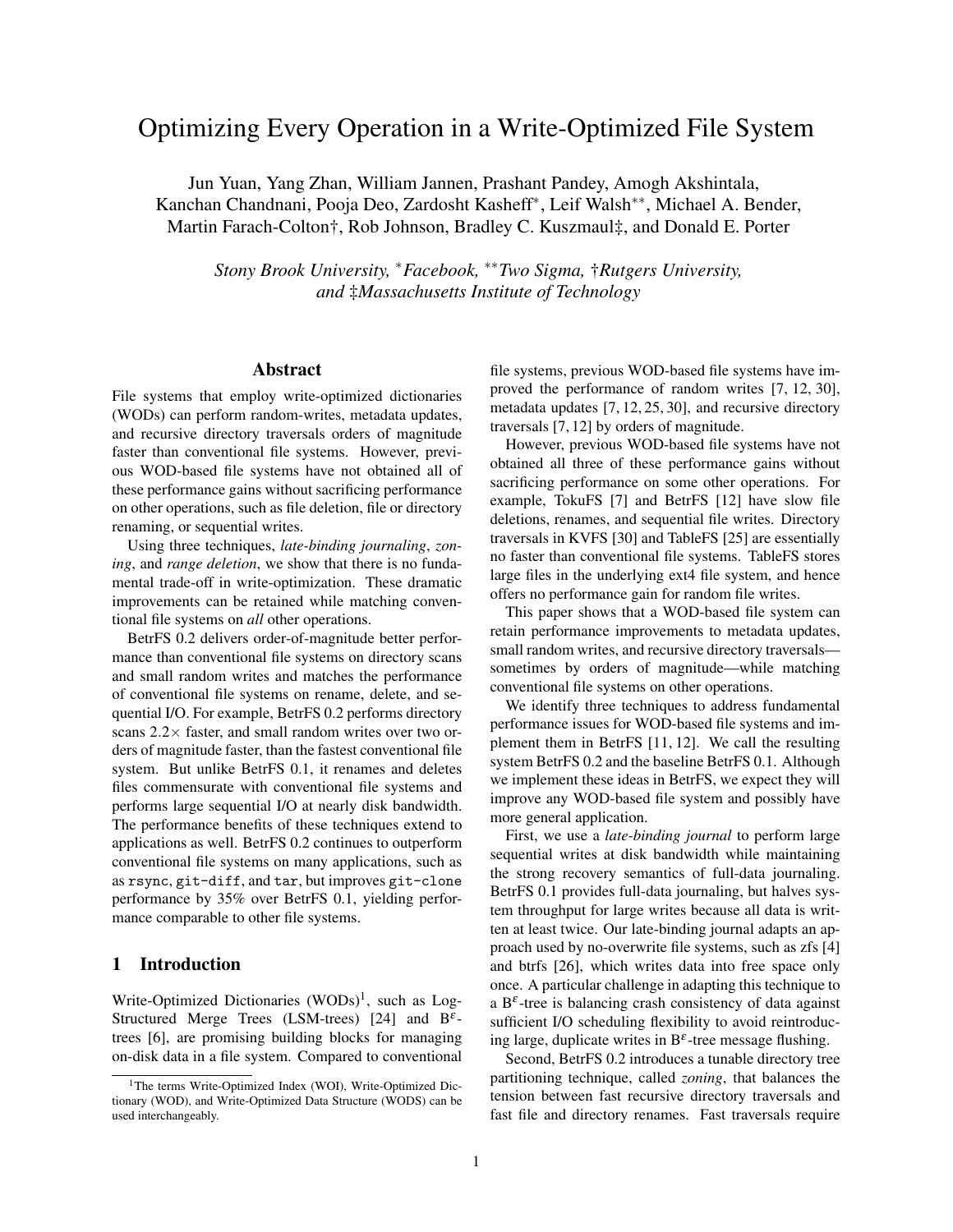co-locating related items on disk, but to maintain this locality, renames must physically move data. Fast renames can be implemented by updating a few metadata pointers, but this can scatter a directory's contents across the disk. Zoning yields most of the benefits of both designs. BetrFS 0.2 traverses directories at near disk bandwidth and renames at speeds comparable to inode-based systems.

Finally, BetrFS 0.2 contributes a new *range delete* WOD operation that accelerates unlinks, sequential writes, renames, and zoning. BetrFS 0.2 uses range deletes to tell the WOD when large swaths of data are no longer needed. Range deletes enable further optimizations, such as avoiding the read-and-merge of stale data, that would otherwise be difficult or impossible.

With these enhancements, BetrFS 0.2 can roughly match other local file systems on Linux. In some cases, it is much faster than other file systems or provides stronger guarantees at a comparable cost. In a few cases, it is slower, but within a reasonable margin.

The contributions of this paper are:

- A late-binding journal for large writes to a messageoriented WOD. BetrFS 0.2 writes large files at 96MB/s, compared to 28MB/s in BetrFS 0.1.
- A zone-tree schema and analytical framework for reasoning about trade-offs between locality in directory traversals and indirection for fast file and directory renames. We identify a point that preserves most of the scan performance of the original BetrFS and supports renames competitive with conventional file systems for most file and directory sizes. The highest rename overhead is bound at  $3.8 \times$  slower than the ext4.
- A range delete primitive, which enables WODinternal optimizations for file deletion, and also avoids costly reads and merges of dead tree nodes. With range delete, BetrFS 0.2 can unlink a 1 GB file in 11ms, compared to over a minute on BetrFS 0.1 and 110ms on ext4.
- A thorough evaluation of these optimizations and their impact on real-world applications.

Thus, BetrFS 0.2 demonstrates that a WOD can improve file-system performance on random writes, metadata updates, and directory traversals by orders of magnitude without sacrificing performance on other file-system operations.

#### 2 Background

This section gives the background necessary to understand and analyze the performance of WOD-based file systems, with a focus on  $B^{\varepsilon}$ -trees and BetrFS. See Bender et al. [3] for a more comprehensive tutorial.

## 2.1 Write-Optimized Dictionaries

WODs include Log-Structured Merge Trees (LSMtrees) [24] and their variants [29, 30, 37],  $B^{\varepsilon}$ -trees [6], xDicts [5], and cache-oblivious lookahead arrays (CO-LAs) [2, 28]. WODs provide a key-value interface supporting insert, query, delete, and range-query operations.

The WOD interface is similar to that of a B-tree, but the performance profile is different:

- WODs can perform inserts of random keys orders of magnitude faster than B-trees. On a rotating disk, a Btree can perform only a couple of hundred inserts per second in the worst case, whereas a WOD can perform many tens of thousands.
- In WODs, a delete is implemented by inserting a tombstone message, which is extremely fast.
- Some WODs, such as  $B^{\varepsilon}$ -trees, can perform point queries as fast as a B-tree.  $B^{\varepsilon}$ -trees (but not LSMtrees) offer a provably optimal combination of query and insert performance.
- WODs perform range queries at nearly disk bandwidth. Because a WOD can use nodes over a megabyte in size, a scan requires less than one disk seek per MB of data and hence is bandwidth bound.

The key idea behind write optimization is deferring and batching small, random writes. A  $B^{\varepsilon}$ -tree logs insertions or deletions as *messages* at the root of the tree, and only flushes messages down a level in the tree when enough messages have accrued to offset the cost of accessing the child. As a result, a single message may be written to disk multiple times. Since each message is always written as part of a larger batch, the amortized cost for each insert is typically much less than one I/O. In comparison, writing a random element to a large B-tree requires a minimum of one I/O.

Most production-quality WODs are engineered for use in databases, not in file systems, and are therefore designed with different performance requirements. For example, the open-source WOD implementation underlying BetrFS is a port of Toku $DB^2$  into the Linux kernel [32]. TokuDB logs all inserted keys and values to support transactions, limiting the write bandwidth to at most half of disk bandwidth. As a result, BetrFS 0.1 provides full-data journaling, albeit at a cost to large sequential writes.

Caching and recovery. We now summarize relevant logging and cache-management features of TokuDB.

TokuDB updates  $B^{\varepsilon}$ -tree nodes using redirect on write [8]. In other words, each time a dirty node is written to disk, the node is placed at a new location. Recovery is based on periodic, stable checkpoints of the tree. Between checkpoints, a write-ahead, logical log tracks

<sup>&</sup>lt;sup>2</sup>TokuDB implements Fractal Tree indexes [2], a B<sup> $\varepsilon$ </sup>-tree variant.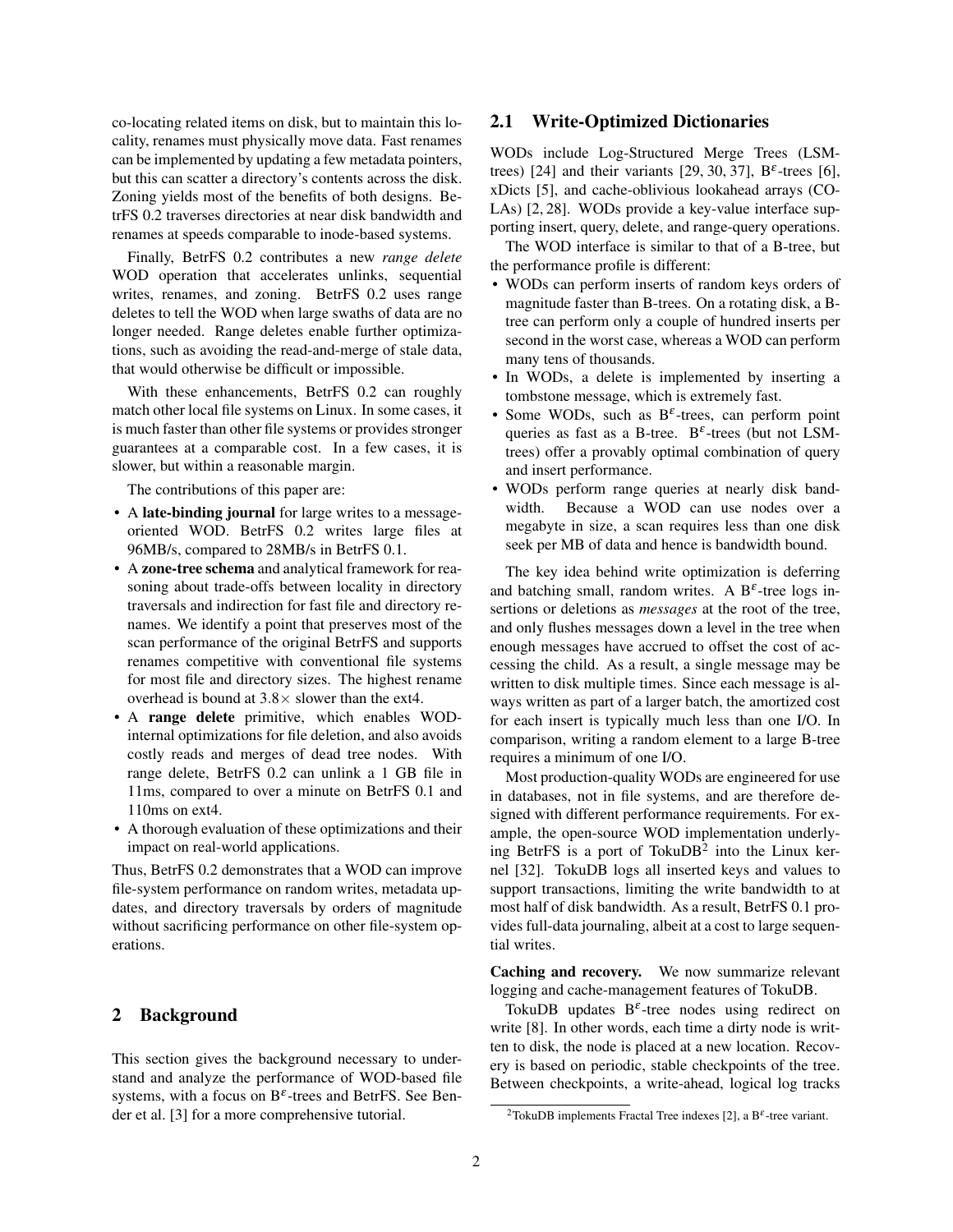all tree updates and can be replayed against the last stable checkpoint for recovery. This log is buffered in memory, and is made durable at least once every second.

This scheme of checkpoint and write-ahead log allows the  $B^{\varepsilon}$ -tree to cache dirty nodes in memory and write them back in any order, as long as a consistent version of the tree is written to disk at checkpoint time. After each checkpoint, old checkpoints, logs, and unreachable nodes are garbage collected.

Caching dirty nodes improves insertion performance because TokuDB can often avoid writing internal tree nodes to disk. When a new message is inserted into the tree, it can immediately be moved down the tree as far as possible without dirtying any new nodes. If the message is part of a long stream of sequential inserts, then the *entire* root-to-leaf path is likely to be dirty, and the message can go straight to its leaf. This caching, combined with write-ahead logging, explains why large sequential writes in BetrFS  $0.1$  realize at most half<sup>3</sup> of the disk's bandwidth: most messages are written once to the log and only once to a leaf. Section 3 describes a latebinding journal, which lets BetrFS 0.2 write large data values only once, without sacrificing the crash consistency of data.

Message propagation. As the buffer in an internal  $B^{\varepsilon}$ tree node fills up, the  $B^{\varepsilon}$ -tree estimates which child or children would receive enough messages to amortize the cost of flushing these messages down one level. Messages are kept logically consistent within a node buffer, stored in commit order. Even if messages are physically applied to leaves at different times, any read applies all matching buffered messages between the root and leaf in commit order. Section 5 introduces a "rangecast" message type, which can propagate to multiple children.

## 2.2 BetrFS

BetrFS stores all file system data—both metadata and file contents—in  $B^{\varepsilon}$ -trees [12]. BetrFS uses two  $B^{\varepsilon}$ -trees: a metadata index and a data index. The metadata index maps full paths to the corresponding struct stat information. The data index maps (path, block-number) pairs to the contents of the specified file block.

Indirection. A traditional file system uses indirection, e.g., inode numbers, to implement renames efficiently with a single pointer swap. This indirection can hurt directory traversals because, in the degenerate case, there could be one seek per file.

The BetrFS 0.1 full-path-based schema instead optimizes directory traversals at the expense of renaming large files and directories. A recursive directory traversal maps directly to a range query in the underlying  $B^{\varepsilon}$ -tree, which can run at nearly disk bandwidth. On the other hand, renames in BetrFS 0.1 must move all data from the old keys to new keys, which can become expensive for large files and directories. Section 4 presents schema changes that enable BetrFS 0.2 to perform recursive directory traversals at nearly disk bandwidth and renames at speeds comparable to inode-based file systems.

Indexing data and metadata by full path also harms deletion performance, as each block of a large file must be individually removed. The sheer volume of these delete messages in BetrFS 0.1 leads to orders-ofmagnitude worse unlink times for large files. Section 5 describes our new "rangecast delete" primitive for implementing efficient file deletion in BetrFS 0.2.

Consistency. In BetrFS, file writes and metadata changes are first recorded in the kernel's generic VFS data structures. The VFS may cache dirty data and metadata for up to 5 seconds before writing it back to the underlying file system, which BetrFS converts to  $B^{\varepsilon}$ -tree operations. Thus BetrFS can lose at most 6 seconds of data during a crash—5 seconds from the VFS layer and 1 second from the  $B^{\varepsilon}$ -tree log buffer. fsync in BetrFS first writes all dirty data and metadata associated with the inode, then writes the entire log buffer to disk.

## 3 Avoiding Duplicate Writes

This section discusses *late-binding journaling*, a technique for delivering the sequential-write performance of metadata-only journaling while guaranteeing full-datajournaling semantics.

BetrFS 0.1 is unable to match the sequential-write performance of conventional file systems because it writes all data at least twice: once to a write-ahead log and at least once to the B<sup> $\varepsilon$ </sup>-tree. As our experiments in Section 7 show, BetrFS 0.1 on a commodity disk performs large sequential writes at 28MB/s, whereas other local file systems perform large sequential writes at 78–106MB/s utilizing nearly all of the hard drive's 125 MB/s of bandwidth. The extra write for logging does not significantly affect the performance of small random writes, since they are likely to be written to disk several times as they move down the  $B^{\varepsilon}$ -tree in batches. However, large sequential writes are likely to go directly to tree leaves, as explained in Section 2.1. Since they would otherwise be written only once in the  $B^{\varepsilon}$ -tree, logging halves BetrFS 0.1 sequential write bandwidth. Similar overheads are wellknown for update-in-place file systems, such as ext4, which defaults to metadata-only journaling as a result.

Popular no-overwrite file systems address journal write amplification with indirection. For small values,

<sup>3</sup>TokuDB had a performance bug that further reduced BetrFS 0.1's sequential write performance to at most 1/3rd of disk bandwidth. See Section 6 for details.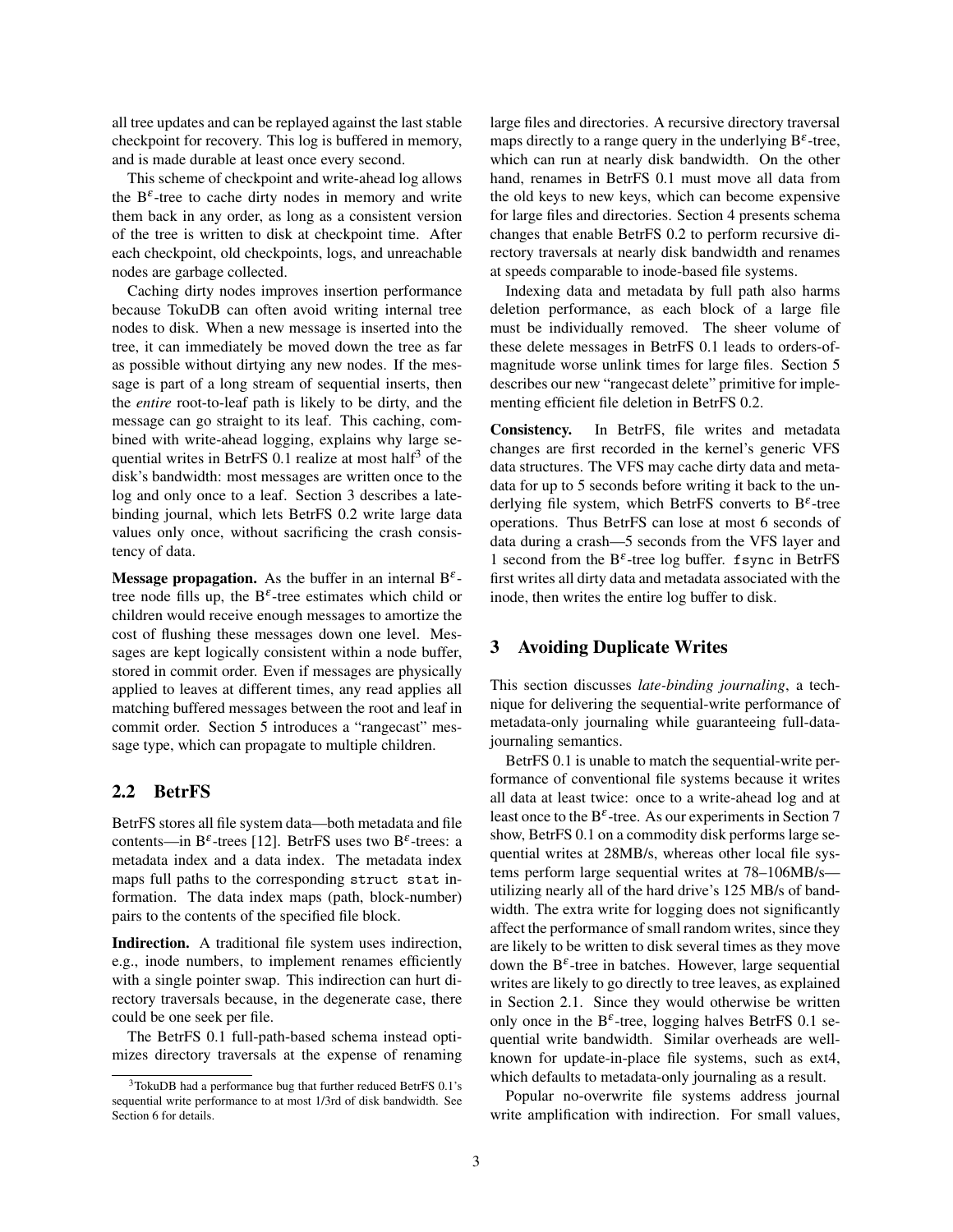

Figure 1: Late-binding journaling in a  $B^{\varepsilon}$ -tree.

zfs embeds data directly in a log entry. For large values, it writes data to disk redirect-on-write, and stores a pointer in the log [21]. This gives zfs fast durability for small writes by flushing the log, avoids the overhead of writing large values twice, and retains the recovery semantics of data journaling. On the other hand, btrfs [26] uses indirection for all writes, regardless of size. It writes data to newly-allocated blocks, and records those writes with pointers in its journal.

In the rest of this section, we explain how we integrate indirection for large writes into the BetrFS recovery mechanism, and we discuss the challenges posed by the message-oriented design of the  $B^{\varepsilon}$ -tree.

BetrFS on-disk structures. The BetrFS  $B^{\varepsilon}$ -tree implementation writes  $B^{\varepsilon}$ -tree nodes to disk using redirect-onwrite and maintains a logical write-ahead redo log. Each insert or delete message is first recorded in the log and then inserted into the tree's in-memory nodes. Each entry in the log specifies the operation (insert or delete) and the relevant keys and values.

Crash consistency is implemented by periodically checkpointing the  $B^{\varepsilon}$ -tree and by logging operations between checkpoints. An operation is durable once its log entry is on disk. At each checkpoint, all dirty nodes are written to ensure that a complete and consistent  $B^{\varepsilon}$ -tree snapshot is on disk, and the log is discarded. For instance, after checkpoint *i* completes, there is a single  $B^{\varepsilon}$ tree, *T<sup>i</sup>* , and an empty log. Any blocks that are not reachable in *T<sup>i</sup>* can be garbage collected and reallocated.

Between checkpoints  $i$  and  $i + 1$ , all operations are logged in  $Log_{i+1}$ . If the system crashes at any time between the completion of checkpoint *i* and checkpoint  $i+1$ , it will resume from tree  $T_i$  and replay  $Log_{i+1}$ .

Late-binding journal. BetrFS 0.2 handles large messages, or large runs of consecutive messages, as follows and illustrated in Figure 1:

• A special *unbound log entry* is appended to the inmemory log buffer  $(1)$ . An unbound log entry specifies an operation and a key, but not a value. These messages record the insert's logical order.

- A special *unbound message* is inserted into the  $B^{\varepsilon}$ -tree (2). An unbound message contains the key, value, and log entry ID of its corresponding unbound log entry. Unbound messages move down the tree like any other message.
- To make the log durable, all nodes containing unbound messages are first written to disk. As part of writing the node to disk, each unbound message is converted to a normal insert message (non-leaf node) or a normal key-value pair (leaf node). After an unbound message in a node is written to disk, a *binding log entry* is appended to the in-memory log buffer  $(3)$ . Each binding log entry contains the log entry ID from the unbound message and the physical disk address of the node. Once all inserts in the in-memory log buffer are bound, the in-memory log buffer is written to disk.
- Node write-backs are handled similarly: when a node containing an unbound message is written to disk as part of a cache eviction, checkpoint, or for any other reason, binding entries are appended to the in-memory log buffer for all the unbound messages in the node, and the messages in the node are marked as bound.

The system can make logged operations durable at any time by writing out all the tree nodes that contain unbound messages and then flushing the log to disk. It is an invariant that all unbound inserts in the on-disk log will have matching binding log entries. Thus, recovery can always proceed to the end of the log.

The on-disk format does not change for an unbound insert: unbound messages exist only in memory.

The late-binding journal accelerates large messages. A negligible amount of data is written to the log, but a tree node is forced to be written to disk. If the amount of data to be written to a given tree node is equivalent to the size of the node, this reduces the bandwidth cost by half.

In the case where one or more inserts only account for a small fraction of the node, logging the values is preferable to unbound inserts. The issue is that an unbound insert can prematurely force the node to disk (at a log flush, rather than the next checkpoint), losing opportunities to batch more small modifications. Writing a node that is mostly unchanged wastes bandwidth. Thus, BetrFS 0.2 uses unbound inserts only when writing at least 1MB of consecutive pages to disk.

Crash Recovery. Late-binding requires two passes over the log during recovery: one to identify nodes containing unbound inserts, and a second to replay the log.

The core issue is that each checkpoint only records the on-disk nodes in use for that checkpoint. In BetrFS 0.2, nodes referenced by a binding log entry are not marked as allocated in the checkpoint's allocation table. Thus, the first pass is needed to update the allocation table to include all nodes referenced by binding log messages. The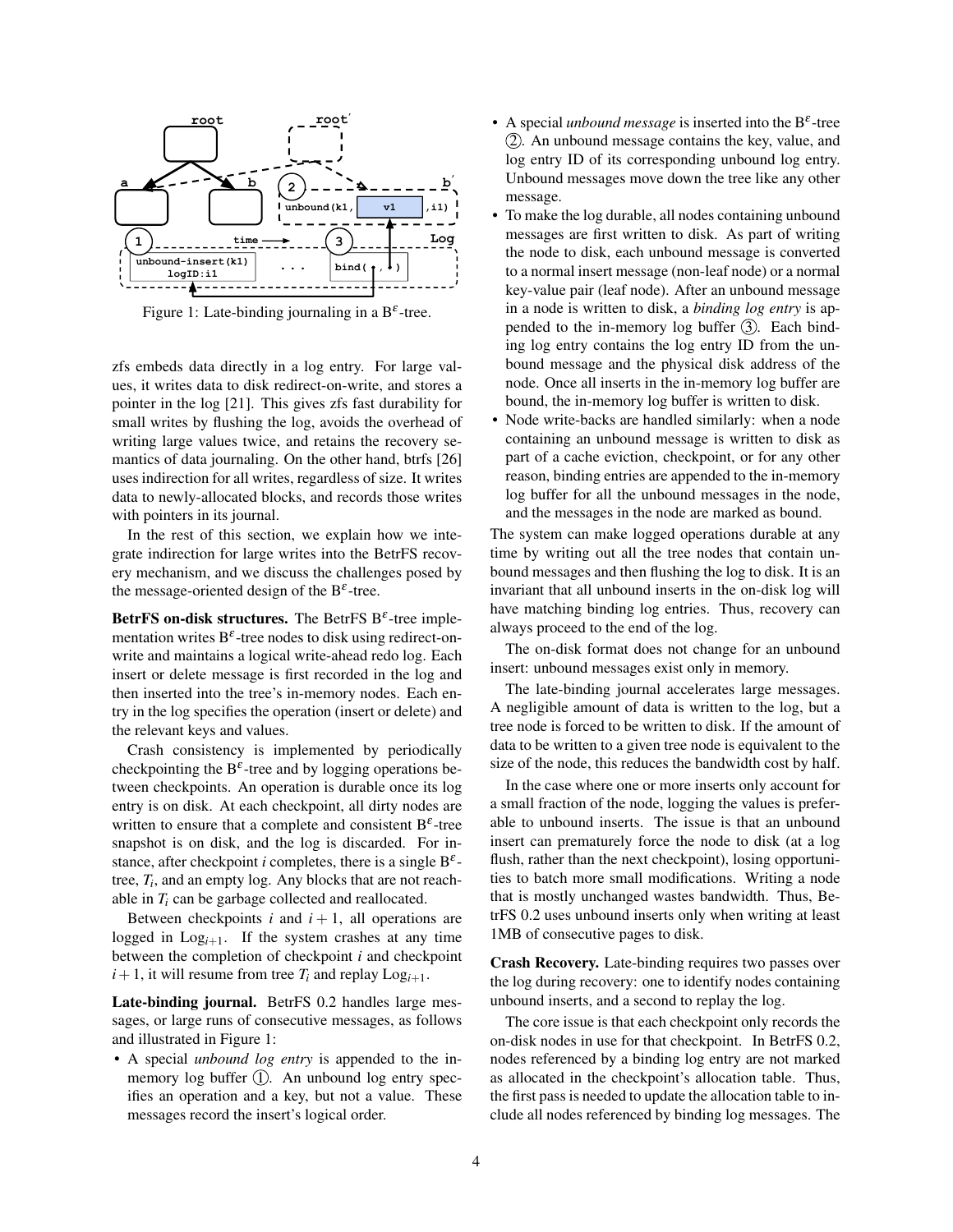second pass replays the logical entries in the log. After the next checkpoint, the log is discarded, and the reference counts on all nodes referenced by the log are decremented. Any nodes whose reference count hits zero (i.e. because they are no longer referenced by other nodes in the tree) are garbage collected at that time.

Implementation. BetrFS 0.2 guarantees consistent recovery up until the last log flush or checkpoint. By default, a log flush is triggered on a sync operation, every second, or when the 32 MB log buffer fills up. Flushing a log buffer with unbound log entries also requires searching the in-memory tree nodes for nodes containing unbound messages, in order to first write these nodes to disk. Thus, BetrFS 0.2 also reserves enough space at the end of the log buffer for the binding log messages. In practice, the log-flushing interval is long enough that most unbound inserts are written to disk before the log flush, minimizing the delay for a log write.

Additional optimizations. Section 5 explains some optimizations where logically obviated operations can be discarded as part of flushing messages down one level of the tree. One example is when a key is inserted and then deleted; if the insert and delete are in the same message buffer, the insert can be dropped, rather than flushed to the next level. In the case of unbound inserts, we allow a delete to remove an unbound insert before the value is written to disk under the following conditions: (1) all transactions involving the unbound key-value pair have committed, (2) the delete transaction has committed, and (3) the log has not yet been flushed. If these conditions are met, the file system can be consistently recovered without this unbound value. In this situation, BetrFS 0.2 binds obviated inserts to a special NULL node, and drops the insert message from the  $B^{\varepsilon}$ -tree.

#### 4 Balancing Search and Rename

In this section, we argue that there is a design trade-off between the performance of renames and recursive directory scans. We present an algorithmic framework for picking a point along this trade-off curve.

Conventional file systems support fast renames at the expense of slow recursive directory traversals. Each file and directory is assigned its own inode, and names in a directory are commonly mapped to inodes with pointers. Renaming a file or directory can be very efficient, requiring only creation and deletion of a pointer to an inode, and a constant number of I/Os. However, searching files or subdirectories within a directory requires traversing all these pointers. When the inodes under a directory are not stored together on disk, for instance because of renames, then each pointer traversal can require a disk seek, severely limiting the speed of the traversal.

BetrFS 0.1 and TokuFS are at the other extreme. They index every directory, file, and file block by its full path in the file system. The sort order on paths guarantees that all the entries beneath a directory are stored contiguously in logical order within nodes of the  $B^{\varepsilon}$ -tree, enabling fast scans over entire subtrees of the directory hierarchy. Renaming a file or directory, however, requires physically moving every file, directory, and block to a new location.

This trade-off is common in file system design. Intermediate points between these extremes are possible, such as embedding inodes in directories but not moving data blocks of renamed files. Fast directory traversals require on-disk locality, whereas renames must issue only a small number of I/Os to be fast.

BetrFS 0.2's schema makes this trade-off parameterizable and tunable by partitioning the directory hierarchy into connected regions, which we call *zones*. Figure 2a shows how files and directories within subtrees are collected into zones in BetrFS 0.2. Each zone has a unique zone-ID, which is analogous to an inode number in a traditional file system. Each zone contains either a single file or has a single root directory, which we call the root of the zone. Files and directories are identified by their zone-ID and their relative path within the zone.

Directories and files within a zone are stored together, enabling fast scans within that zone. Crossing a zone boundary potentially requires a seek to a different part of the tree. Renaming a file under a zone root moves the data, whereas renaming a large file or directory (a zone root) requires only changing a pointer.

Zoning supports a spectrum of trade-off points between the two extremes described above. When zones are restricted to size 1, the BetrFS 0.2 schema is equivalent to an inode-based schema. If we set the zone size bound to infinity  $(\infty)$ , then BetrFS 0.2's schema is equivalent to BetrFS 0.1's schema. At an intermediate setting, BetrFS 0.2 can balance the performance of directory scans and renames.

The default zone size in BetrFS 0.2 is 512 KiB. Intuitively, moving a very small file is sufficiently inexpensive that indirection would save little, especially in a WOD. On the other extreme, once a file system is reading several MB between each seek, the dominant cost is transfer time, not seeking. Thus, one would expect the best zone size to be between tens of KB and a few MB. We also note that this trade-off is somewhat implementation-dependent: the more efficiently a file system can move a set of keys and values, the larger a zone can be without harming rename performance. Section 7 empirically evaluates these trade-offs.

As an effect of zoning, BetrFS 0.2 supports hard links by placing a file with more than 1 link into its own zone.

Metadata and data indexes. The BetrFS 0.2 meta-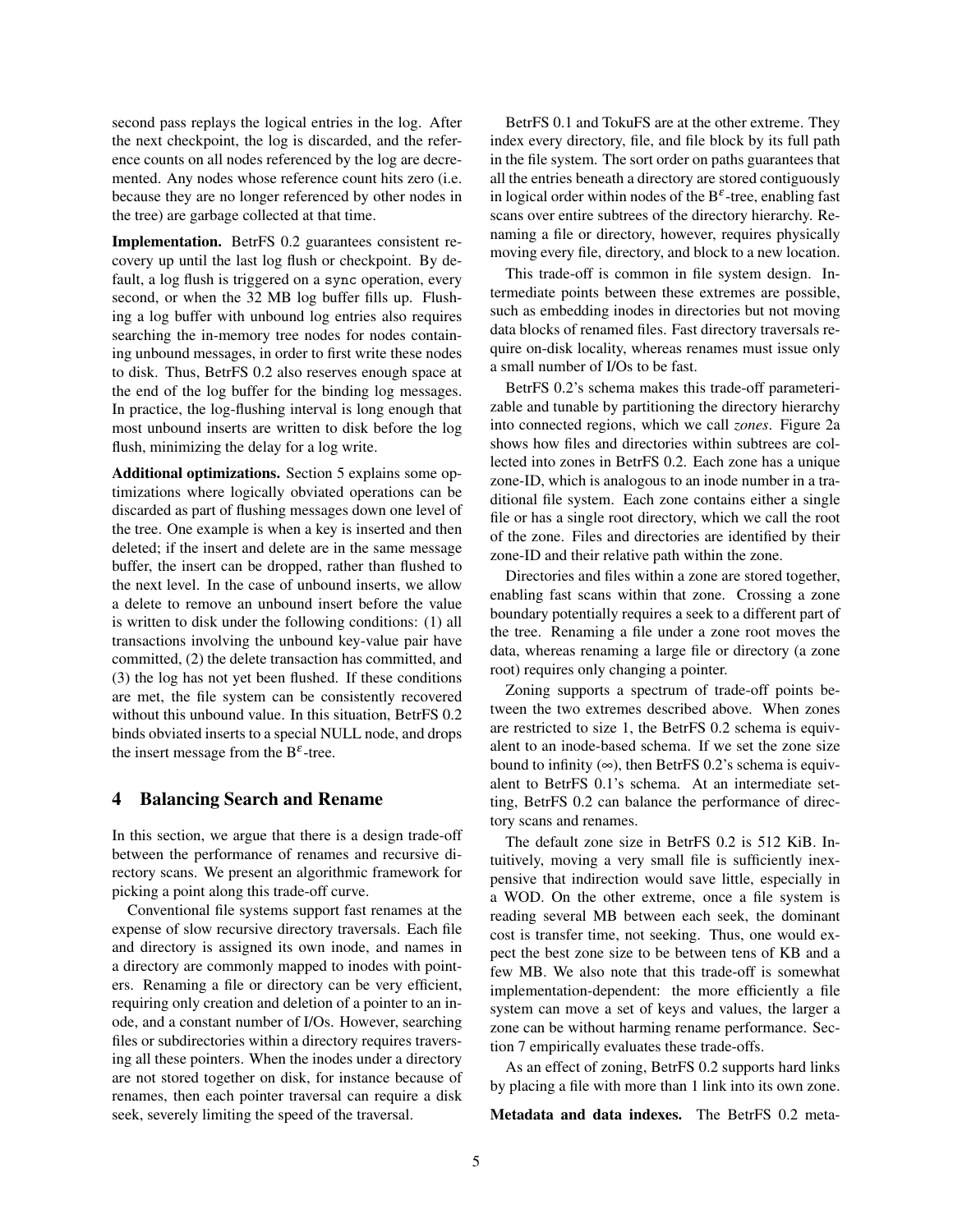

(b) Example metadata and data indices in BetrFS 0.2.

Figure 2: Pictorial and schema illustrations of zone trees in BetrFS 0.2.

data index maps (zone-ID, relative-path) keys to metadata about a file or directory, as shown in Figure 2b. For a file or directory in the same zone, the metadata includes the typical contents of a stat structure, such as owner, modification time, and permissions. For instance, in zone 0, path "/local" maps onto the stat info for this directory. If this key (i.e., relative path within the zone) maps onto a different zone, then the metadata index maps onto the ID of that zone. For instance, in zone 0, path "/docs" maps onto zone-ID 1, which is the root of that zone.

The data index maps (zone-ID, relative-path, blocknumber) to the content of the specified file block.

Path sorting order. BetrFS 0.2 sorts keys by zone-ID first, and then by their relative path. Since all the items in a zone will be stored consecutively in this sort order, recursive directory scans can visit all the entries within a zone efficiently. Within a zone, entries are sorted by path in a "depth-first-with-children" order, as illustrated in Figure 2b. This sort order ensures that all the entries beneath a directory are stored logically contiguously in the underlying key-value store, followed by recursive listings of the subdirectories of that directory. Thus an application that performs readdir on a directory and then recursively scans its sub-directories in the order returned by readdir will effectively perform range queries on that zone and each of the zones beneath it.

Rename. Renaming a file or directory that is the root of its zone requires simply inserting a reference to its zone at its new location and deleting the old reference. So, for example, renaming "/src/abc.c" to "/docs/def.c" in Figure 2 requires deleting key (0, "/src/abc.c") from the metadata index and inserting the mapping (1, "/def.c")  $\rightarrow$  Zone 2.

Renaming a file or directory that is not the root of its zone requires copying the contents of that file or directory to its new location. So, for example, renaming "/local/bin" to "/docs/tools" requires (1) deleting all the keys of the form (0, "/local/bin/*p*") in the metadata index, (2) reinserting them as keys of the form (1, "/tools/*p*"), (3) deleting all keys of the form (0, "/local/bin/*p*", *i*) from the data index, and (4) reinserting them as keys of the form (1, "/tools/*p*", *i*). Note that renaming a directory never requires recursively moving into a child zone. Thus, by bounding the size of the directory subtree within a single zone, we also bound the amount of work required to perform a rename.

Splitting and merging. To maintain a consistent rename and scan performance trade-off throughout system lifetime, zones must be split and merged so that the following two invariants are upheld:

**ZoneMin:** Each zone has size at least  $C_0$ .

ZoneMax: Each directory that is not the root of its zone has size at most *C*1.

The ZoneMin invariant ensures that recursive directory traversals will be able to scan through at least  $C_0$  consecutive bytes in the key-value store before initiating a scan of another zone, which may require a disk seek. The ZoneMax invariant ensures that no directory rename will require moving more than  $C_1$  bytes.

The BetrFS 0.2 design upholds these invariants as follows. Each inode maintains two counters to record the number of data and metadata entries in its subtree.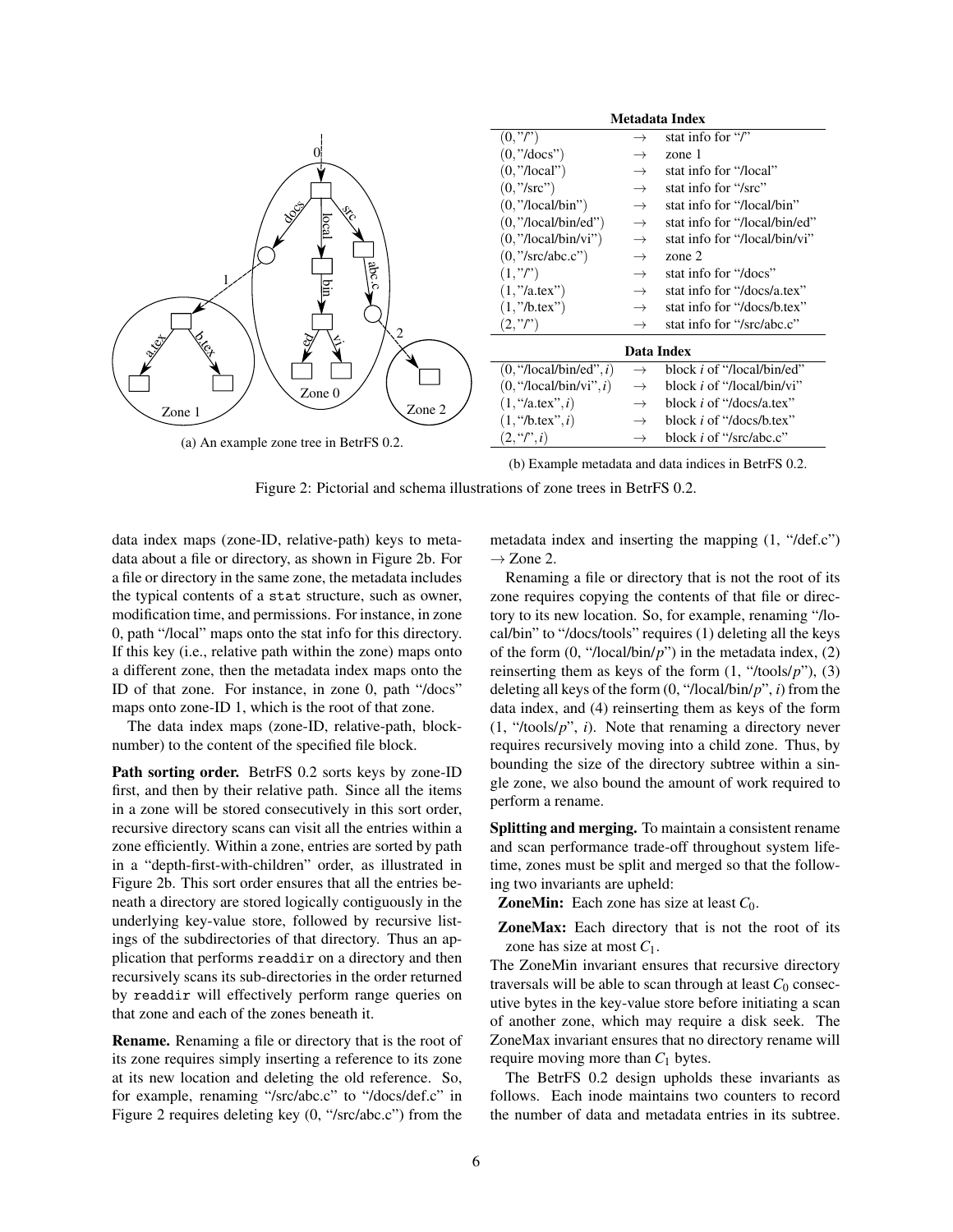Whenever a data or metadata entry is added or removed, BetrFS 0.2 recursively updates counters from the corresponding file or directory up to its zone root. If either of a file or directory's counters exceed *C*1, BetrFS 0.2 creates a new zone for the entries in that file or directory. When a zone size falls below  $C_0$ , that zone is merged with its parent. BetrFS 0.2 avoids cascading splits and merges by merging a zone with its parent only when doing so would not cause the parent to split. To avoid unnecessary merges during a large directory deletion, BetrFS 0.2 defers merging until writing back dirty inodes.

We can tune the trade-off between rename and directory traversal performance by adjusting  $C_0$  and  $C_1$ . Larger *C*<sup>0</sup> will improve recursive directory traversals. However, increasing *C*<sup>0</sup> beyond the block size of the underlying data structure will have diminishing returns, since the system will have to seek from block to block during the scan of a single zone. Smaller  $C_1$  will improve rename performance. All objects larger than *C*<sup>1</sup> can be renamed in a constant number of I/Os, and the worst-case rename requires only *C*<sup>1</sup> bytes be moved. In the current implementation,  $C_0 = C_1 = 512$  KiB.

The zone schema enables BetrFS 0.2 to support a spectrum of trade-offs between rename performance and directory traversal performance. We explore these tradeoffs empirically in Section 7.

### 5 Efficient Range Deletion

This section explains how BetrFS 0.2 obtains nearly-flat deletion times by introducing a new *rangecast* message type to the  $B^{\varepsilon}$ -tree, and implementing several  $B^{\varepsilon}$ -treeinternal optimizations using this new message type.

BetrFS 0.1 file and directory deletion performance is linear in the amount of data being deleted. Although this is true to some extent in any file system, as the freed disk space will be linear in the file size, the slope for BetrFS 0.1 is alarming. For instance, unlinking a 4GB file takes 5 minutes on BetrFS 0.1!

Two underlying issues are the sheer volume of delete messages that must be inserted into the  $B^{\varepsilon}$ -tree and missed optimizations in the  $B^{\varepsilon}$ -tree implementation. Because the  $B^{\varepsilon}$ -tree implementation does not bake in any semantics about the schema, the  $B^{\varepsilon}$ -tree cannot infer that two keys are adjacent in the keyspace. Without hints from the file system, a  $B^{\varepsilon}$ -tree cannot optimize for the common case of deleting large, contiguous key ranges.

## 5.1 Rangecast Messages

In order to support deletion of a key range in a single message, we added a *rangecast* message type to the B<sup> $\varepsilon$ </sup>-tree implementation. In the baseline B<sup> $\varepsilon$ </sup>-tree implementation, updates of various forms (e.g., insert and delete) are encoded as messages addressed to a single key, which, as explained in §2, are flushed down the path from root-to-leaf. A rangecast message can be addressed to a contiguous range of keys, specified by the beginning and ending keys, inclusive. These beginning and ending keys need not exist, and the range can be sparse; the message will be applied to any keys in the range that do exist. We have currently added rangecast delete messages, but we can envision range insert and upsert [12] being useful.

Rangecast message propagation. When single-key messages are propagated from a parent to a child, they are simply inserted into the child's buffer space in logical order (or in key order when applied to a leaf). Rangecast message propagation is similar to regular message propagation, with two differences.

First, rangecast messages may be applied to multiple children at different times. When a rangecast message is flushed to a child, the propagation function must check whether the range spans multiple children. If so, the rangecast message is transparently split and copied for each child, with appropriate subsets of the original range. If a rangecast message covers multiple children of a node, the rangecast message can be split and applied to each child at different points in time—most commonly, deferring until there are enough messages for that child to amortize the flushing cost. As messages propagate down the tree, they are stored and applied to leaves in the same commit order. Thus, any updates to a key or reinsertions of a deleted key maintain a global serial order, even if a rangecast spans multiple nodes.

Second, when a rangecast delete is flushed to a leaf, it may remove multiple key/value pairs, or even an entire leaf. Because unlink uses rangecast delete, all of the data blocks for a file are freed atomically with respect to a crash.

Query. A  $B^{\varepsilon}$ -tree query must apply all pending modifications in node buffers to the relevant key(s). Applying these modifications is efficient because all relevant messages will be in a node's buffer on the root-to-leaf search path. Rangecast messages maintain this invariant.

Each  $B^{\varepsilon}$ -tree node maintains a FIFO queue of pending messages, and, for single-key messages, a balanced binary tree sorted by the messages' keys. For rangecast messages, our current prototype checks a simple list of rangecast messages and interleaves the messages with single-key messages based on commit order. This search costs linear in the number of rangecast messages. A faster implementation would store the rangecast messages in each node using an interval tree, enabling it to find all the rangecast messages relevant to a query in  $O(k + \log n)$  time, where *n* is number of rangecast messages in the node and  $k$  is the number of those messages relevant to the current query.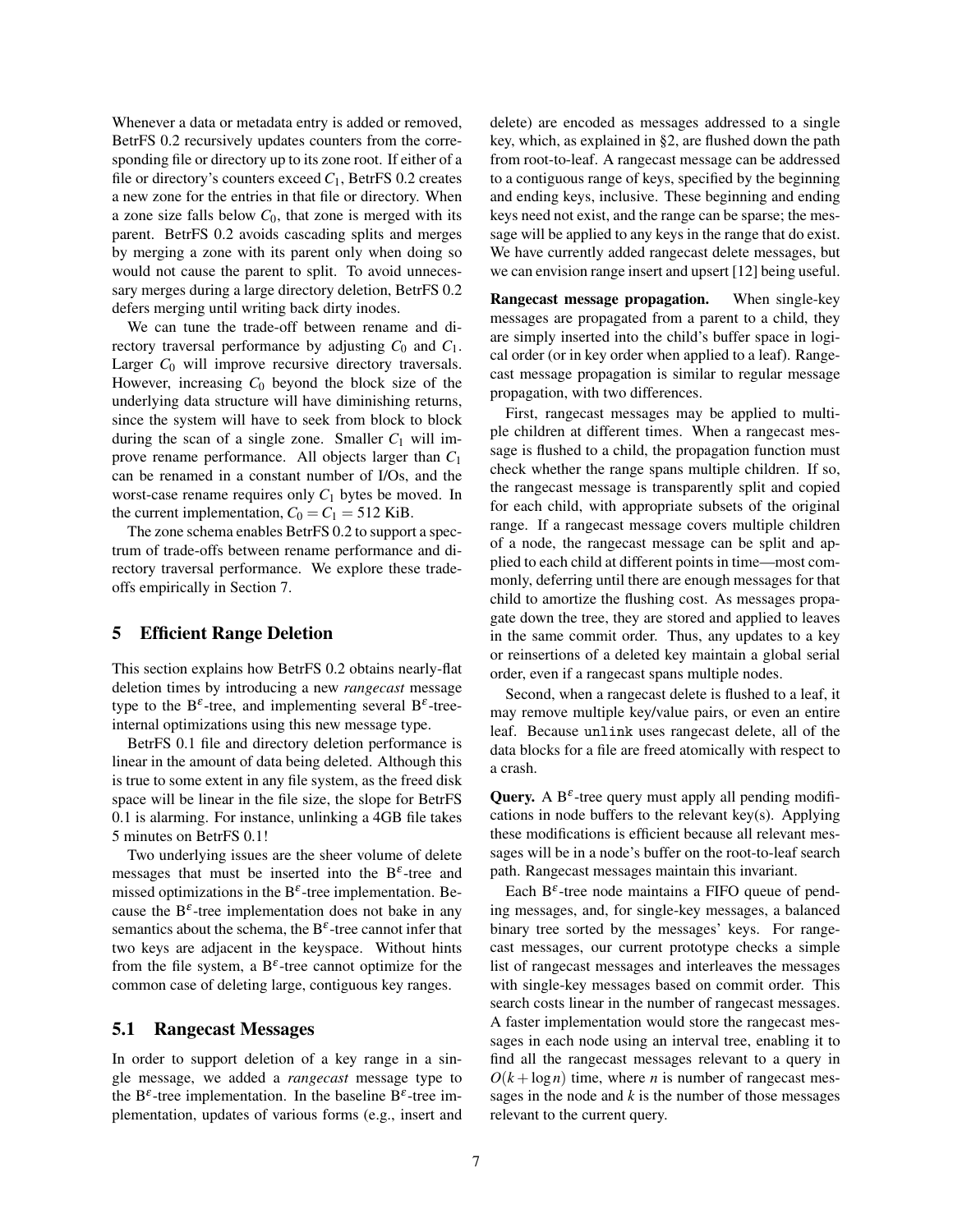Rangecast unlink and truncate. In the BetrFS 0.2 schema, 4KB data blocks are keyed by a concatenated tuple of zone ID, relative path, and block number. Unlinking a file involves one delete message to remove the file from the metadata index and, in the same  $B^{\varepsilon}$ -treelevel transaction, a rangecast delete to remove all of the blocks. Deleting all data blocks in a file is simply encoded by using the same prefix, but from blocks 0 to infinity. Truncating a file works the same way, but can start with a block number other than zero, and does not remove the metadata key.

## 5.2  $B^{\varepsilon}$ -Tree-Internal Optimizations

The ability to group a large range of deletion messages not only reduces the number of total delete messages required to remove a file, but it also creates new opportunities for  $B^{\varepsilon}$ -tree-internal optimizations.

Leaf Pruning. When a  $B^{\varepsilon}$ -tree flushes data from one level to the next, it must first read the child, merge the incoming data, and rewrite the child. In the case of a large, sequential write, a large range of obviated data may be read from disk, only to be overwritten. In the case of BetrFS 0.1, unnecessary reads make overwriting a 10 GB file 30–63 MB/s slower than the first write of the file.

The leaf pruning optimization identifies when an entire leaf is obviated by a range delete, and elides reading the leaf from disk. When a large range of consecutive keys and values are inserted, such as overwriting a large file region, BetrFS 0.2 includes a range delete for the key range in the same transaction. This range delete message is necessary, as the  $B^{\varepsilon}$ -tree cannot infer that the range of the inserted keys are contiguous; the range delete communicates information about the keyspace. On flushing messages to a child, the  $B^{\varepsilon}$ -tree can detect when a range delete encompasses the child's keyspace. BetrFS 0.2 uses transactions inside the  $B^{\varepsilon}$ -tree implementation to ensure that the removal and overwrite are atomic: at no point can a crash lose both the old and new contents of the modified blocks. Stale leaf nodes are reclaimed as part of normal  $B^{\varepsilon}$ -tree garbage collection.

Thus, this leaf pruning optimization avoids expensive reads when a large file is being overwritten. This optimization is both essential to sequential I/O performance and possible only with rangecast delete.

Pac-Man. A rangecast delete can also obviate a significant number of buffered messages. For instance, if a user creates a large file and immediately deletes the file, the  $B^{\varepsilon}$ -tree may include many obviated insert messages that are no longer profitable to propagate to the leaves.

BetrFS 0.2 adds an optimization to message flushing, where a rangecast delete message can devour obviated messages ahead of it in the commit sequence. We call this optimization "Pac-Man", in homage to the arcade game character known for devouring ghosts. This optimization further reduces background work in the tree, eliminating "dead" messages before they reach a leaf.

## 6 Optimized Stacking

BetrFS has a stacked file system design [12];  $B^{\varepsilon}$ -tree nodes and the journal are stored as files on an ext4 file system. BetrFS 0.2 corrects two points where BetrFS 0.1 was using the underlying ext4 file system suboptimally.

First, in order to ensure that nodes are physically placed together, TokuDB writes zeros into the node files to force space allocation in larger extents. For sequential writes to a new FS, BetrFS 0.1 zeros these nodes and then immediately overwrites the nodes with file contents, wasting up to a third of the disk's bandwidth. We replaced this with the newer fallocate API, which can physically allocate space but logically zero the contents.

Second, the I/O to flush the BetrFS journal file was being amplified by the ext4 journal. Each BetrFS log flush appended to a file on ext4, which required updating the file size and allocation. BetrFS 0.2 reduces this overhead by pre-allocating space for the journal file and using fdatasync.

## 7 Evaluation

Our evaluation targets the following questions:

- How does one choose the zone size?
- Does BetrFS 0.2 perform comparably to other file systems on the worst cases for BetrFS 0.1?
- Does BetrFS 0.2 perform comparably to BetrFS 0.1 on the best cases for BetrFS 0.1?
- How do BetrFS 0.2 optimizations impact application performance? Is this performance comparable to other file systems, and as good or better than BetrFS 0.1?

• What are the costs of background work in BetrFS 0.2? All experimental results were collected on a Dell Optiplex 790 with a 4-core 3.40 GHz Intel Core i7 CPU, 4 GB RAM, and a 500 GB, 7200 RPM ATA disk, with a 4096-byte block size. Each file system's block size is 4096 bytes. The system ran Ubuntu 13.10, 64-bit, with Linux kernel version 3.11.10. Each experiment is compared with several file systems, including BetrFS 0.1 [12], btrfs [26], ext4 [20], XFS [31], and zfs [4]. We use the versions of XFS, btrfs, ext4 that are part of the 3.11.10 kernel, and zfs 0.6.3, downloaded from www.zfsonlinux.org. The disk was divided into 2 partitions roughly 240 GB each; one for the root FS and the other for experiments. We use default recommended file system settings unless otherwise noted. Lazy inode table and journal initialization were turned off on ext4. Each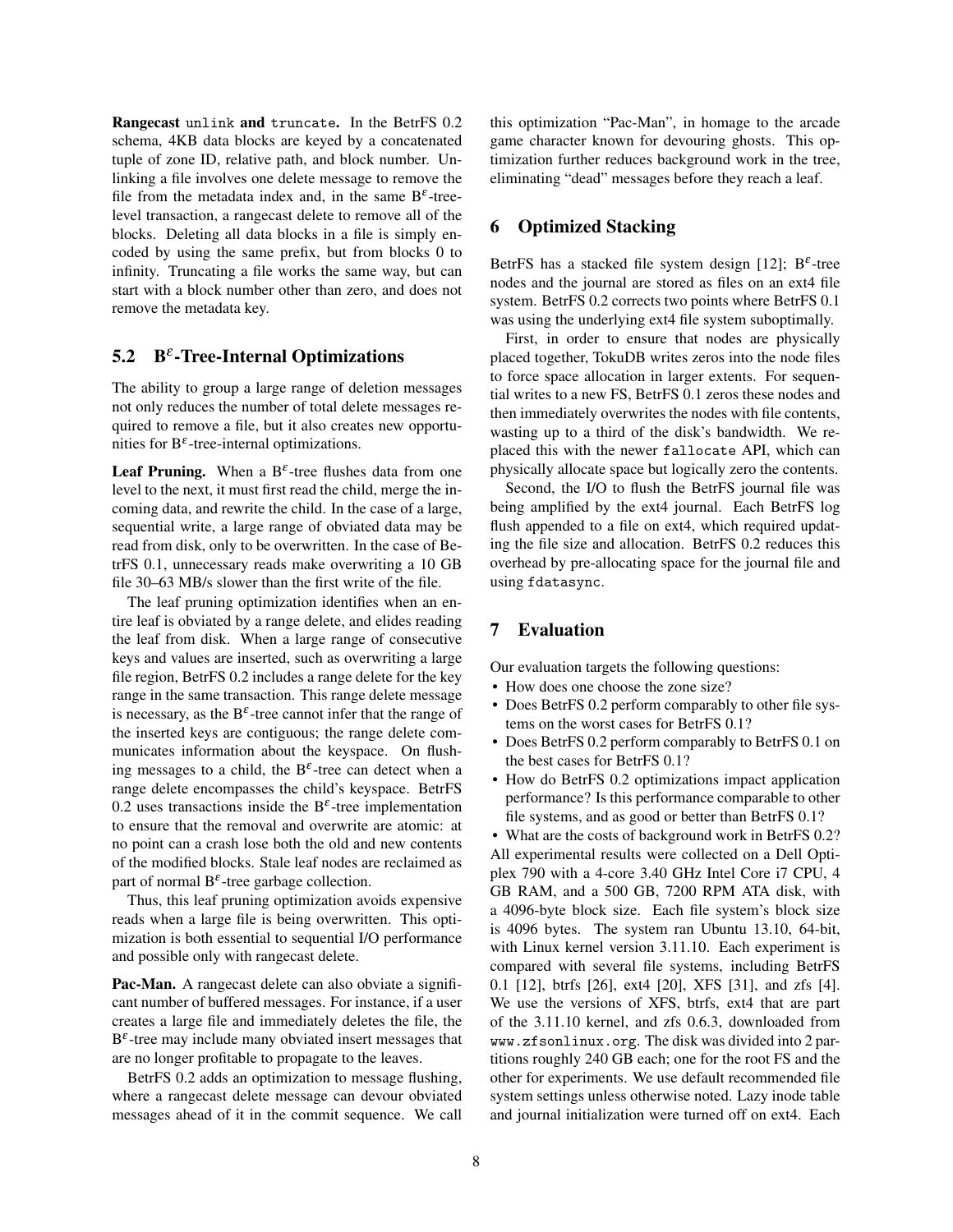

(a) BetrFS 0.2 file renames with zone size  $\infty$  (all data must be moved) and zone size 0 (inode-style indirection).



(b) Recursive scans of the Linux 3.11.10 source for "cpu to be64" with different BetrFS 0.2 zone sizes.

Figure 3: The impact of zone size on rename and scan performance. Lower is better.



Figure 4: Time to rename single files. Lower is better.

experiment was run a minimum of 4 times. Error bars and  $\pm$  ranges denote 95% confidence intervals. Unless noted, all benchmarks are cold-cache tests.

## 7.1 Choosing a Zone Size

This subsection quantifies the impact of zone size on rename and scan performance.

A good zone size limits the worst-case costs of rename but maintains data locality for fast directory scans. Figure 3a shows the average cost to rename a file and fsync the parent directory, over 100 iterations, plotted as a function of size. We show BetrFS 0.2 with an infinite zone size (no zones are created—rename moves all file contents) and 0 (every file is in its own zone rename is a pointer swap). Once a file is in its own zone, the performance is comparable to most other file sys-



Figure 5: Large file I/O performance. We sequentially read and write a 10GiB file. Higher is better.

tems (16ms on BetrFS 0.2 compared to 17ms on ext4). This is balanced against Figure 3b, which shows grep performance versus zone size. As predicted in Section 4 directory-traversal performance improves as the zone size increases.

We select a default zone size of 512 KiB, which enforces a reasonable bound on worst case rename (compared to an unbounded BetrFS 0.1 worst case), and keeps search performance within 25% of the asymptote. Figure 4 compares BetrFS 0.2 rename time to other file systems. Specifically, worst-case rename performance at this zone size is 66ms,  $3.7\times$  slower than the median file system's rename cost of 18ms. However, renames of files 512 KiB or larger are comparable to other file systems, and search performance is  $2.2 \times$  the best baseline file system and  $8 \times$  the median. We use this zone size for the rest of the evaluation.

## 7.2 Improving the Worst Cases

This subsection measures BetrFS 0.1's three worst cases, and shows that, for typical workloads, BetrFS 0.2 is either faster or within roughly 10% of other file systems.

Sequential Writes. Figure 5 shows the throughput to sequentially read and write a 10GiB file (more than twice the size of the machine's RAM). The optimizations described in §3 improve the sequential write throughput of BetrFS 0.2 to 96MiB/s, up from 28MiB/s in BetrFS 0.1. Except for zfs, the other file systems realize roughly 10% higher throughput. We also note that these file systems offer different crash consistency properties: ext4 and XFS only guarantee metadata recovery, whereas zfs, btrfs, and BetrFS guarantee data recovery.

The sequential read throughput of BetrFS 0.2 is improved over BetrFS 0.1 by roughly 12MiB/s, which is attributable to streamlining the code. This places BetrFS 0.2 within striking distance of other file systems.

Rename. Table 1 shows the execution time of several common directory operations on the Linux 3.11.10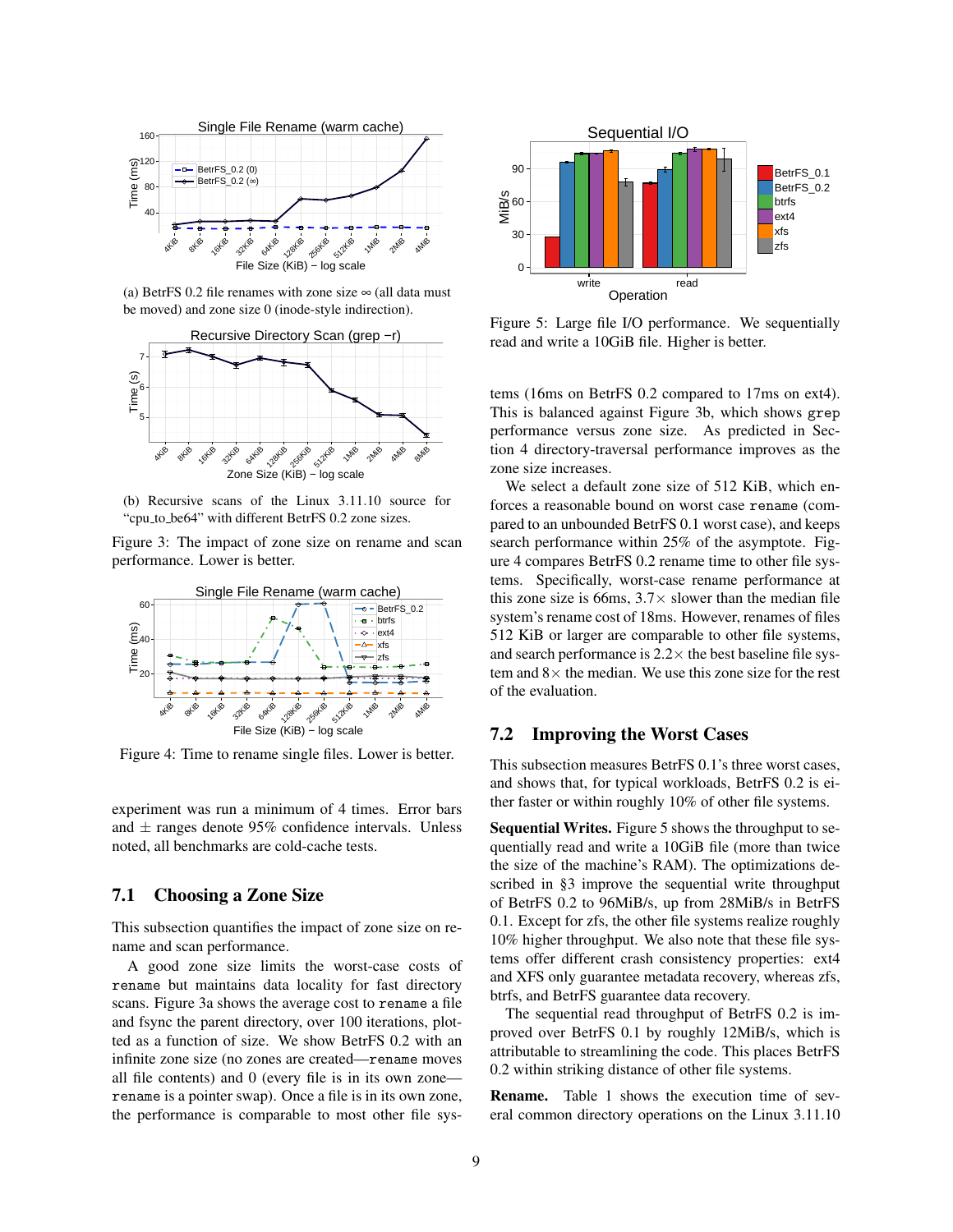| File System | find           | grep            | my              | $rm$ - $rf$     |
|-------------|----------------|-----------------|-----------------|-----------------|
| BetrFS 0.1  | $0.36 \pm 0.0$ | $3.95 \pm 0.2$  | $21.17 \pm 0.7$ | $46.14 \pm 0.8$ |
| BetrFS 0.2  | $0.35 \pm 0.0$ | $5.78 \pm 0.1$  | $0.13 \pm 0.0$  | $2.37 \pm 0.2$  |
| btrfs       | $4.84 + 0.7$   | $12.77 + 2.0$   | $0.15 \pm 0.0$  | $9.63 \pm 1.4$  |
| $ext{4}$    | $3.51 + 0.3$   | $49.61 \pm 1.8$ | $0.18 \pm 0.1$  | $4.17 \pm 1.3$  |
| xfs         | $9.01 + 1.9$   | $61.09 + 4.7$   | $0.08 \pm 0.0$  | $8.16 \pm 3.1$  |
| zfs         | $13.71 + 0.6$  | $43.26 + 1.1$   | $0.14 \pm 0.0$  | $13.23 + 0.7$   |

Table 1: Time in seconds to complete directory operations on the Linux 3.11.10 source: find of the file "wait.c", grep of the string "cpu to be64", mv of the directory root, and rm -rf. Lower is better.



Figure 6: Unlink latency by file size. Lower is better.



Figure 7: Unlink latency by file size. Lower is better.

source tree. The rename test renames the entire source tree. BetrFS 0.1 directory rename is two orders of magnitude slower than any other file system, whereas BetrFS 0.2 is faster than every other file system except XFS. By partitioning the directory hierarchy into zones, BetrFS 0.2 ensures that the cost of a rename is comparable to other file systems.

Unlink. Table 1 also includes the time to recursively delete the Linux source tree. Again, whereas BetrFS 0.1 is an order of magnitude slower than any other file system, BetrFS 0.2 is *faster*. We attribute this improvement to BetrFS 0.2's fast directory traversals and to the effectiveness of range deletion.

We also measured the latency of unlinking files of increasing size. Due to scale, we contrast BetrFS 0.1 with BetrFS 0.2 in Figure 6, and we compare BetrFS 0.2 with other file systems in Figure 7. In BetrFS 0.1, the cost to delete a file scales linearly with the file size. Figure 7 shows that BetrFS 0.2 delete latency is not sen-

| File System | Time(s)           |
|-------------|-------------------|
| BetrFS 0.1  | $0.48 + 0.1$      |
| BetrFS 0.2  | $0.32 \pm 0.0$    |
| btrfs       | $104.18 + 0.3$    |
| $ext{4}$    | $111.20 \pm 0.4$  |
| xfs         | $111.03 + 0.4$    |
| zfs         | $131.86 \pm 12.6$ |

Table 2: Time to perform 10,000 4-byte overwrites on a 10 GiB file. Lower is better.



Figure 8: Sustained file creation for 3 million 200-byte files, using 4 threads. Higher is better, y-axis is log scale.

sitive to file size. Measurements show that zfs performance is considerably slower and noisier; we suspect that this variance is attributable to unlink incurring amortized housekeeping work.

### 7.3 Maintaining the Best Cases

This subsection evaluates the best cases for a writeoptimized file system, including small random writes, file creation, and searches. We confirm that our optimizations have not eroded the benefits of write-optimization. In most cases, there is no loss.

Small, random writes. Table 2 shows the execution time of a microbenchmark that issues 10,000 4-byte overwrites at random offsets within a 10GiB file, followed by an fsync. BetrFS 0.2 not only retains a two orders-of-magnitude improvement over the other file systems, but improves the latency over BetrFS 0.1 by 34%.

Small file creation. To evaluate file creation, we used the TokuBench benchmark [7] to create three million 200 byte files in a balanced directory tree with a fanout of 128. We used 4 threads, one per core of the machine.

Figure 8 graphs files created per second as a function of the number of files created. In other words, the point at 1 million on the x-axis is the cumulative throughput at the time the millionth file is created. zfs exhausts system memory after creating around a half million files.

The line for BetrFS 0.2 is mostly higher than the line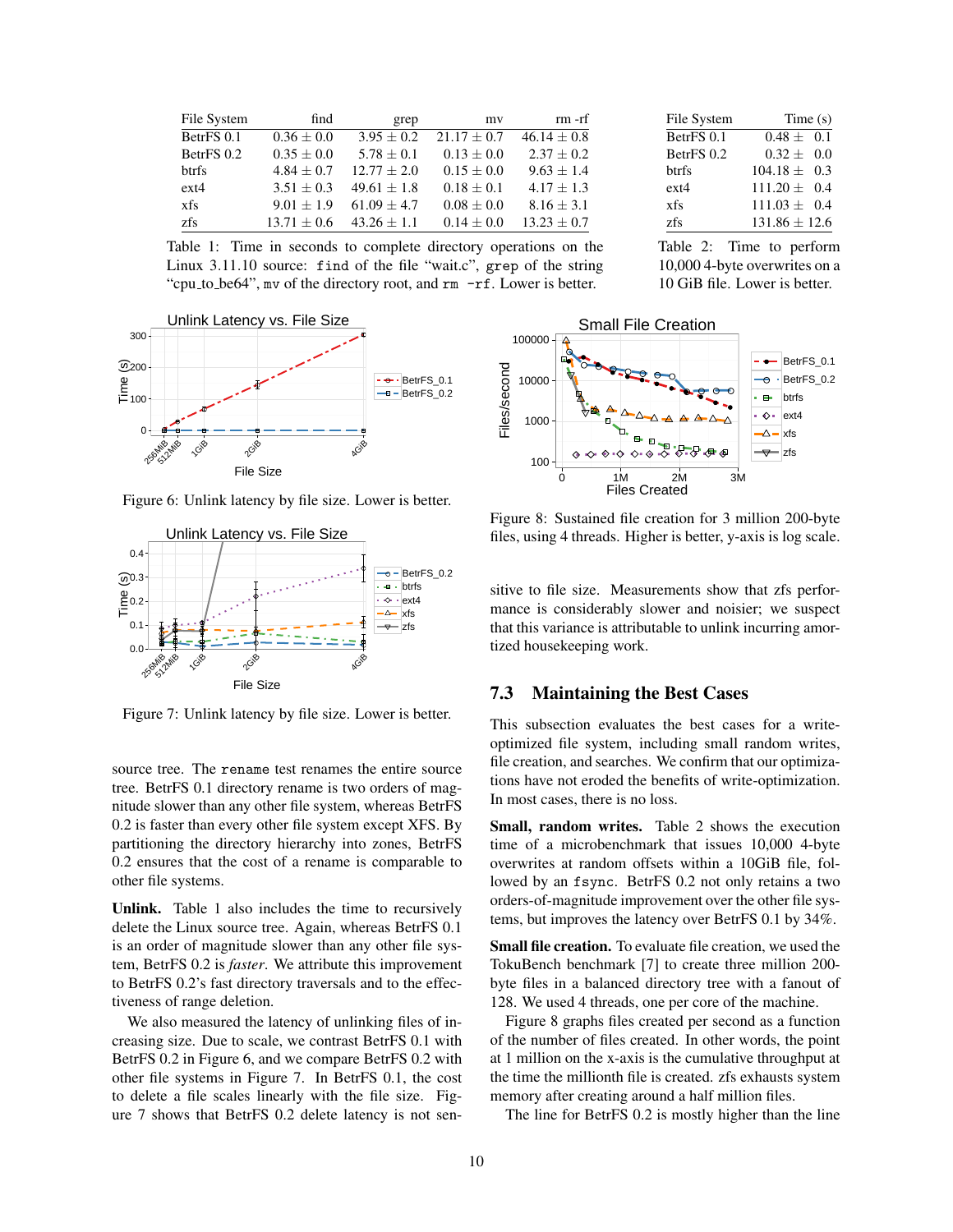

(a) rsync of Linux 3.11.10 source. The data source and destination are within the same partition and file system. Throughput in MB/s, higher is better.



(c) Git operations. The BetrFS source repository was git-cloned locally, and a git-diff was taken between two milestone commits. Lower is better.



(b) IMAP benchmark using Dovecot 2.2.13, 50% message reads, 50% marking and moving messages among inboxes. Execution time in seconds, lower is better.



(d) Unix tar operations. The Linux version 3.11.10 source code was both tared and un-tared. Time is in seconds. Lower is better.

Figure 9: Application benchmarks

for BetrFS 0.1, and both sustain throughputs at least  $3\times$ , but often an order of magnitude, higher than any other file system (note the y-axis is log scale). Due to TokuBench's balanced directory hierarchy and write patterns, BetrFS 0.2 performs 16,384 zone splits in quick succession at around 2 million files. This leads to a sudden drop in performance and immediate recovery.

Searches. Table 1 shows the time to search for files named "wait.c" (find) and to search the file contents for the string "cpu to be64" (grep). These operations are comparable on both write-optimized file systems, although BetrFS 0.2 grep slows by 46%, which is attributable to the trade-offs to add zoning.

## 7.4 Application Performance

This subsection evaluates the impact of the BetrFS 0.2 optimizations on the performance of several applications, shown in Figure 9. Figure 9a shows the throughput of an rsync, with and without the --in-place flag. In both cases, BetrFS 0.2 improves the throughput over BetrFS 0.1 and maintains a significant improvement over other file systems. Faster sequential I/O and, in the second case, faster rename, contribute to these gains.

In the case of git-clone, sequential write improvements make BetrFS 0.2 performance comparable to other



Figure 10: Sequential read throughput after sequentially writing a 10GiB file (left) and after partially overwriting 10,000 random blocks in the file (right). Higher is better.

file systems, unlike BetrFS 0.1. Similarly, BetrFS 0.2 marginally improves the performance of git-diff, making it clearly faster than the other FSes.

Both BetrFS 0.2 and zfs outperform other file systems on the Dovecot IMAP workload, although zfs is the fastest. This workload is characterized by frequent small writes and fsyncs, and both file systems persist small updates quickly by flushing their logs.

On BetrFS 0.2, tar is 1% slower than BetrFS 0.1 due to the extra work of splitting zones.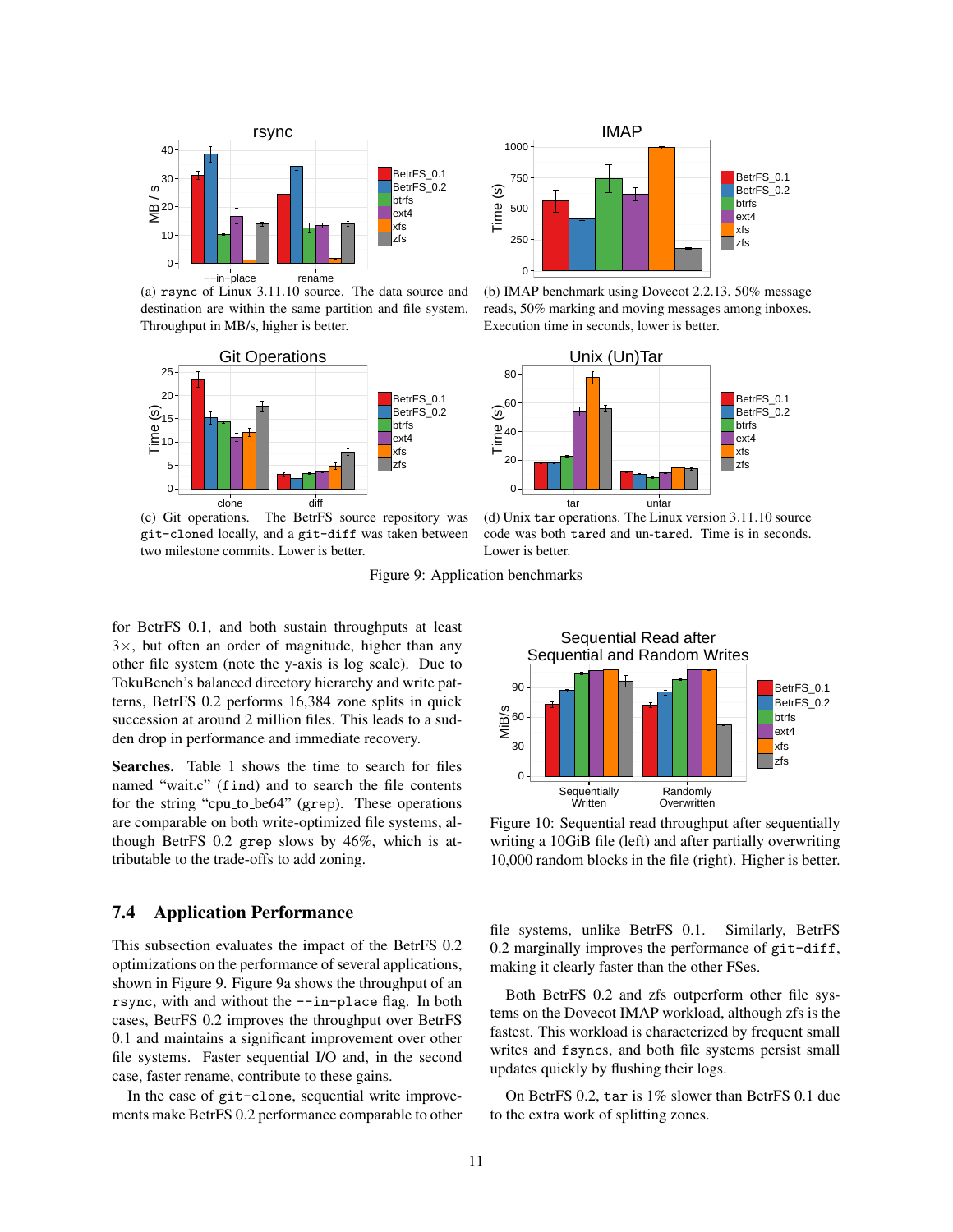## 7.5 Background costs

This subsection evaluates the overheads of deferred work attributable to batching in a WOD. To measure the cost of deferred writes, we compare the time to read a sequentially written 10GiB file to the time to read that same file after partially overwriting 10,000 random blocks. Both reads are cold cache, and shown in Figure 10.

This experiment demonstrates that BetrFS 0.2's effective read throughput is nearly identical (87MiB/s vs. 85MiB/s), regardless of how the file was written.

## 8 Related Work

Zoning. Dynamic subtree partitioning [35] is a technique designed for large-scale distributed systems, like Ceph [36], to reduce metadata contention and balance load. These systems distribute (1) the number of metadata objects and (2) the frequency of metadata accesses, across nodes. Zones instead partition objects according to their aggregate *size* to bound rename costs.

Spyglass [15] introduces a partitioning technique for multi-dimensional metadata indices based on KD-trees. Partitioning techniques have also been used to determine which data goes on slower versus faster media [23], to efficiently maintain inverted document indices [14], or to plug in different storage data structures to optimize for read- or write-intensive workloads [19]. Chunkfs [10] partitions the ext2 file system to improve recovery time. A number of systems also divide disk bandwidth and cache space for performance isolation [33, 34]; speaking generally, these systems are primarily concerned with fairness across users or clients, rather than bounding worst-case execution time. These techniques strike domain-specific trade-offs different from zoning's balance of directory searches and renames.

IceFS [18] uses cubes, a similar concept to zones, to isolate faults, remove physical dependencies in data structures and transactional mechanisms, and allow for finer granularity recovery and journal configuration. Cubes are explicitly defined by users to consist of an entire directory subtree, and can grow arbitrarily large as users add more data. In contrast, zones are completely transparent to users, and dynamically split and merged.

Late-binding log entries. KVFS [30] avoids the journaling overhead of writing most data twice by creating a new VT-tree snapshot for each transaction. When a transaction commits, all in-memory data from the transaction's snapshot VT-tree is committed to disk, and that transaction's VT-tree is added *above* dependent VT-trees. Data is not written twice in this scenario, but the VT-tree may grow arbitrarily tall, making search performance difficult to reason about.

Log-structured file systems [1, 13, 16, 27] avoid the problem of duplicate writes by only writing into a log. This improves write throughput in the best cases, but does not enforce an optimal lower bound on query time.

Physical logging [9] stores before- and after-images of individual database pages, which may be expensive for large updates or small updates to large objects. Logical logging [17] may reduce log sizes when operations have succinct representations, but not for large data inserts.

The zfs intent log combines copy-on-write updates and indirection to avoid log write amplification for large records [21]. We adapt this technique to implement latebinding journaling of large messages (or large groups of related small messages) in BetrFS 0.2.

Previous systems have implemented variations of soft updates [22], where data is written first, followed by metadata, from leaf-to-root. This approach orders writes so that on-disk structures are always a consistent checkpoint. Although soft updates may be possible in a  $B^{\varepsilon}$ tree, this would be challenging. Like soft updates, the late-binding journal avoids the problem of doubling large writes, but, unlike soft updates, is largely encapsulated in the block allocator. Late-binding imposes few additional requirements on the  $B^{\varepsilon}$ -tree itself and does not delay writes of any tree node to enforce ordering. Thus, a late-binding journal is particularly suitable for a WOD.

## 9 Conclusion

This paper shows that write-optimized dictionaries can be practical not just to accelerate special cases, but as a building block for general-purpose file systems. BetrFS 0.2 improves the performance of certain operations by orders of magnitude and offer performance comparable to commodity file systems on all others. These improvements are the product of fundamental advances in the design of write-optimized dictionaries. We believe some of these techniques may be applicable to broader classes of file systems, which we leave for future work.

The source code for BetrFS 0.2 is available under GPLv2 at github.com/oscarlab/betrfs.

## Acknowledgments

We thank the anonymous reviewers and our shepherd Eddie Kohler for their insightful comments on earlier drafts of the work. Nafees Abdul, Amit Khandelwal, Nafisa Mandliwala, and Allison Ng contributed to the BetrFS 0.2 prototype. This research was supported in part by NSF grants CNS-1409238, CNS-1408782, CNS-1408695, CNS-1405641, CNS-1149229, CNS-1161541, CNS-1228839, IIS-1247750, CCF-1314547, CNS-1526707 and VMware.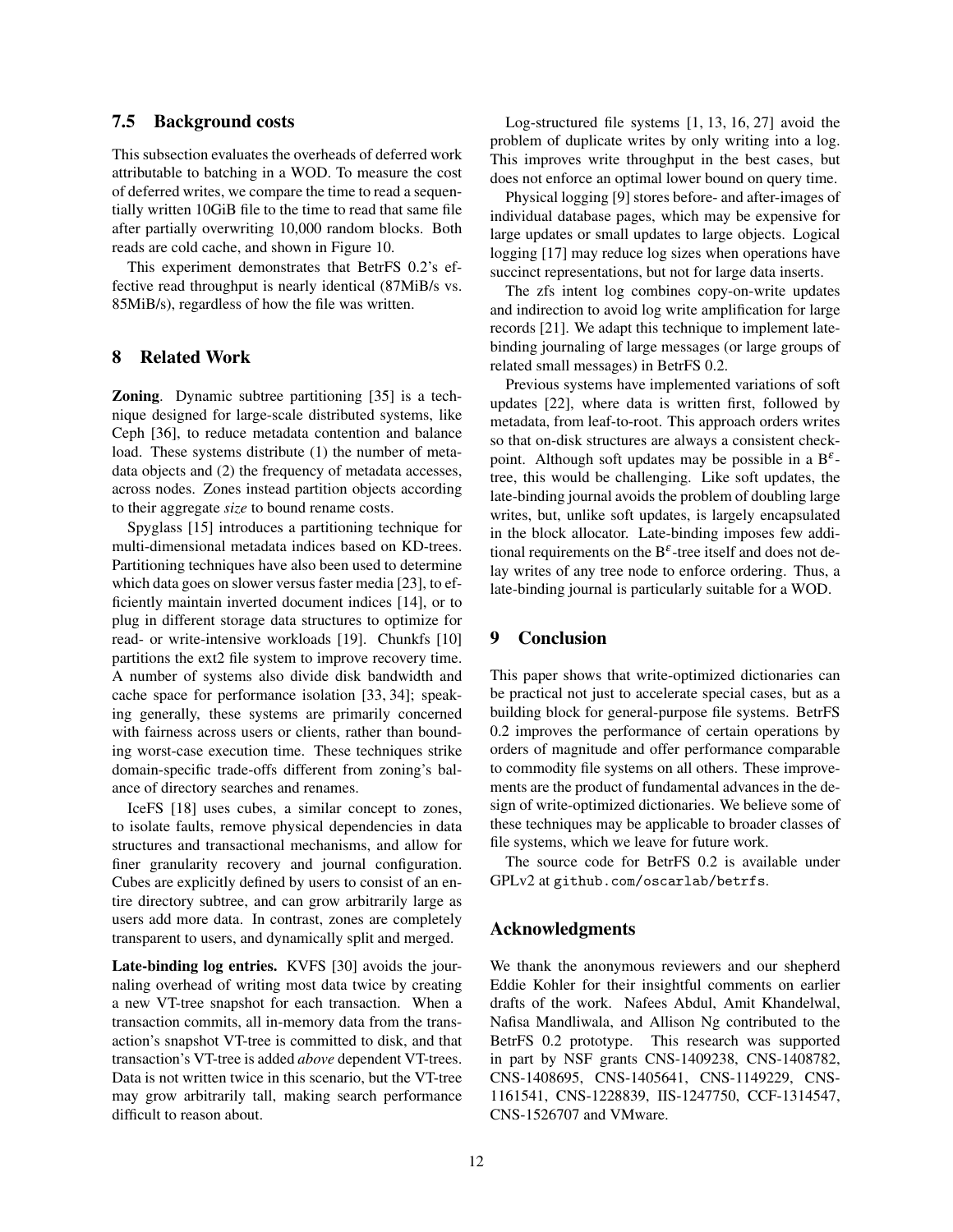## References

- [1] ANDERSEN, D. G., FRANKLIN, J., KAMINSKY, M., PHANISHAYEE, A., TAN, L., AND VASUDEVAN, V. FAWN: A fast array of wimpy nodes. In *Proceedings of the ACM SIGOPS Symposium on Operating Systems Principles (SOSP)* (2009), pp. 1–14.
- [2] BENDER, M. A., FARACH-COLTON, M., FINEMAN, J. T., FOGEL, Y. R., KUSZMAUL, B. C., AND NELSON, J. Cache-oblivious streaming B-trees. In *Proceedings of the ACM symposium on Parallelism in algorithms and architectures (SPAA)* (2007), pp. 81–92.
- [3] BENDER, M. A., FARACH-COLTON, M., JANNEN, W., JOHNSON, R., KUSZMAUL, B. C., PORTER, D. E., YUAN, J., AND ZHAN, Y. An introduction to B*<sup>e</sup>* -trees and write-optimization. *:login; Magazine 40*, 5 (Oct 2015), 22–28.
- [4] BONWICK, J., AND MOORE, B. ZFS: The Last Word in File Systems. http://opensolaris. org/os/community/zfs/docs/zfslast.pdf.
- [5] BRODAL, G. S., DEMAINE, E. D., FINEMAN, J. T., IACONO, J., LANGERMAN, S., AND MUNRO, J. I. Cache-oblivious dynamic dictionaries with update/query tradeoffs. In *ACM-SIAM Symposium on Discrete Algorithms (SODA)* (2010), pp. 1448–1456.
- [6] BRODAL, G. S., AND FAGERBERG, R. Lower bounds for external memory dictionaries. In *ACM-SIAM Symposium on Discrete Algorithms (SODA)* (2003), pp. 546–554.
- [7] ESMET, J., BENDER, M. A., FARACH-COLTON, M., AND KUSZMAUL, B. C. The TokuFS streaming file system. In *Proceedings of the USENIX Conference on Hot Topics in Storage and File Systems (HotStorage)* (2012).
- [8] GARIMELLA, N. Understanding and exploiting snapshot technology for data protection. http://www.ibm.com/developerworks/ tivoli/library/t-snaptsm1/, Apr. 2006.
- [9] GRAY, J., AND REUTER, A. *Transaction Processing: Concepts and Techniques*, 1st ed. Morgan Kaufmann Publishers Inc., San Francisco, CA, USA, 1992.
- [10] HENSON, V., VAN DE VEN, A., GUD, A., AND BROWN, Z. Chunkfs: Using divide-and-conquer

to improve file system reliability and repair. In *Proceedings of the USENIX Conference on Hot Topics in System Dependability (HotDep)* (2006).

- [11] JANNEN, W., YUAN, J., ZHAN, Y., AKSHINTALA, A., ESMET, J., JIAO, Y., MITTAL, A., PANDEY, P., REDDY, P., WALSH, L., BENDER, M., FARACH-COLTON, M., JOHNSON, R., KUSZMAUL, B. C., AND PORTER, D. E. BetrFS: A right-optimized write-optimized file system. In *Proceedings of the USENIX Conference on File and Storage Technologies (FAST)* (2015), pp. 301–315.
- [12] JANNEN, W., YUAN, J., ZHAN, Y., AKSHINTALA, A., ESMET, J., JIAO, Y., MITTAL, A., PANDEY, P., REDDY, P., WALSH, L., BENDER, M., FARACH-COLTON, M., JOHNSON, R., KUSZMAUL, B. C., AND PORTER, D. E. BetrFS: Write-optimization in a kernel file system. *ACM Transactions on Storage (TOS) 11*, 4 (Oct. 2015), 18:1–18:29.
- [13] LEE, C., SIM, D., HWANG, J., AND CHO, S. F2FS: A new file system for flash storage. In *Proceedings of the USENIX Conference on File and Storage Technologies (FAST)* (2015), pp. 273–286.
- [14] LESTER, N., MOFFAT, A., AND ZOBEL, J. Fast on-line index construction by geometric partitioning. In *Proceedings of the ACM International Conference on Information and Knowledge Management (CIKM)* (2005), pp. 776–783.
- [15] LEUNG, A. W., SHAO, M., BISSON, T., PASUPATHY, S., AND MILLER, E. L. Spyglass: Fast, scalable metadata search for large-scale storage systems. In *Proceedings of the USENIX Conference on File and Storage Technologies (FAST)* (2009), pp. 153–166.
- [16] LIM, H., FAN, B., ANDERSEN, D. G., AND KAMINSKY, M. SILT: A memory-efficient, high-performance key-value store. In *Proceedings of the ACM SIGOPS Symposium on Operating Systems Principles (SOSP)* (2011), pp. 1–13.
- [17] LOMET, D., AND TUTTLE, M. Logical logging to extend recovery to new domains. In *Proceedings of the ACM SIGMOD International Conference on Management of Data (SIGMOD)* (1999), pp. 73–84.